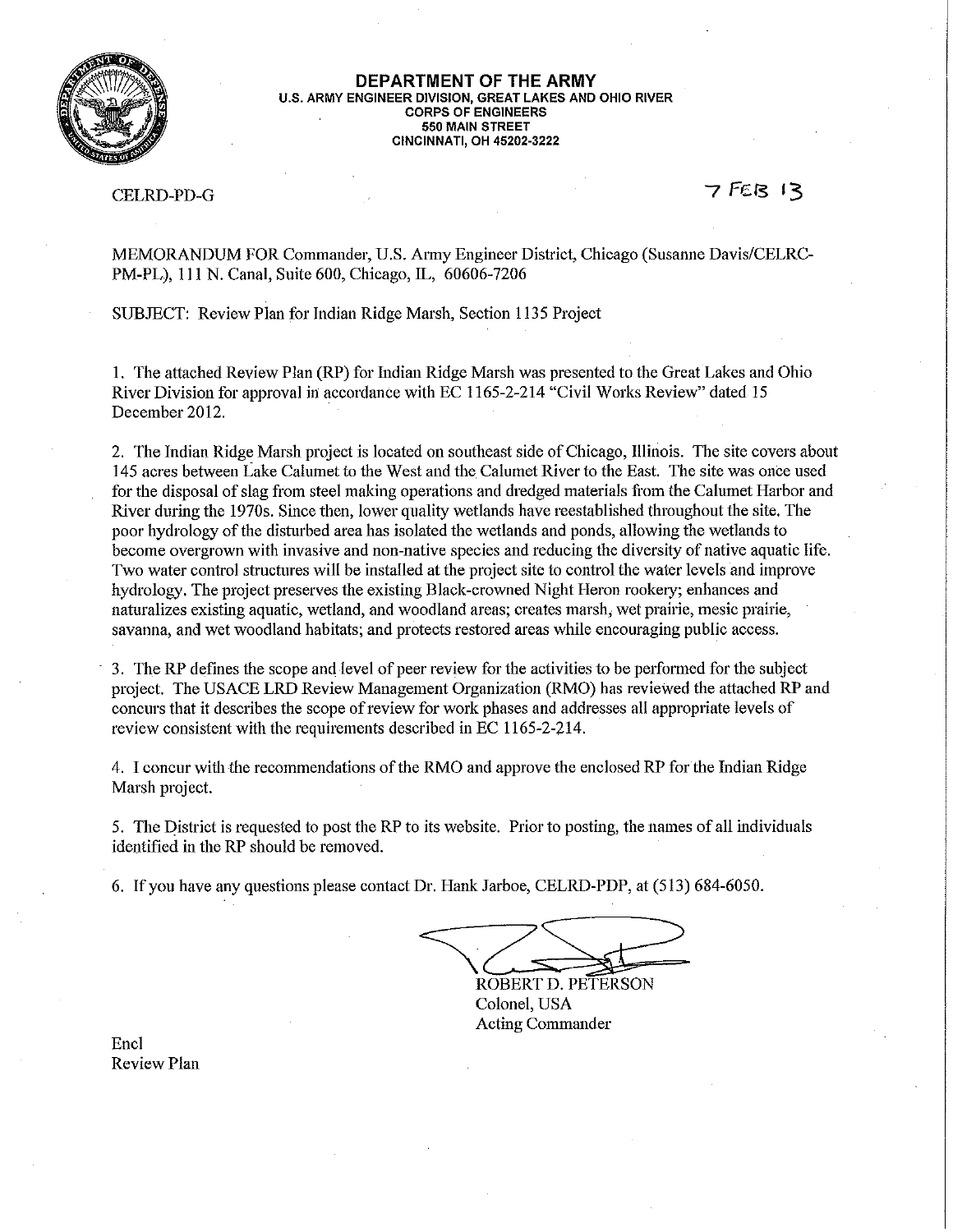# **IMPLEMENTATION DOCUMENT REVIEW PLAN USING THE PROGRAMMATIC REVIEW PLAN MODEL for Continuing Authorities Program (CAP) Projects**

*Indian Ridge Marsh* **Section 1135 Project**

*Chicago District*

**MSC Approval Date:** February 7, 2013 **Last Revision Date:** January 3, 2013

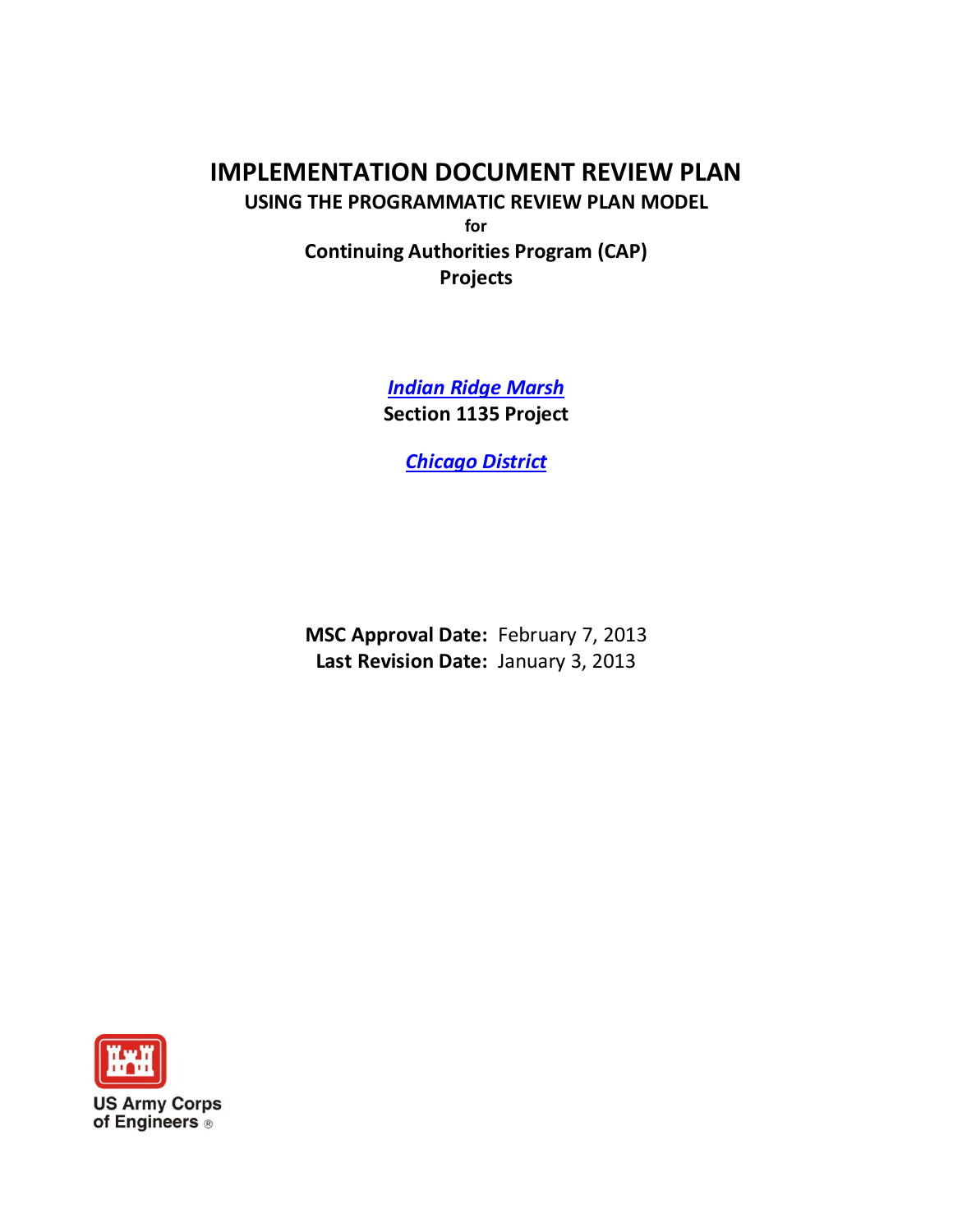#### **IMPLEMENTATION DOCUMENT REVIEW PLAN USING THE PROGRAMMATIC REVIEW PLAN MODEL**

**Indian Ridge Marsh, Chicago, IL Section 1135 Project**

#### **TABLE OF CONTENTS**

| 1.  | ${\bf PURPOSE}~{\bf AND}~{\bf REQUIREMENTS}~$                               |
|-----|-----------------------------------------------------------------------------|
| 2.  |                                                                             |
| 3.  |                                                                             |
| 4.  |                                                                             |
| 5.  |                                                                             |
| 6.  |                                                                             |
| 7.  |                                                                             |
| 8.  | COST ENGINEERING DIRECTORY OF EXPERTISE (DX) REVIEW AND CERTIFICATION 8     |
| 9.  |                                                                             |
| 10. |                                                                             |
| 11. |                                                                             |
| 12. |                                                                             |
| 13. |                                                                             |
|     |                                                                             |
|     |                                                                             |
|     | ATTACHMENT 3: STATEMENT OF TECHNICAL REVIEW FOR PLANS AND SPECIFICATIONS 12 |
|     |                                                                             |
|     |                                                                             |
|     |                                                                             |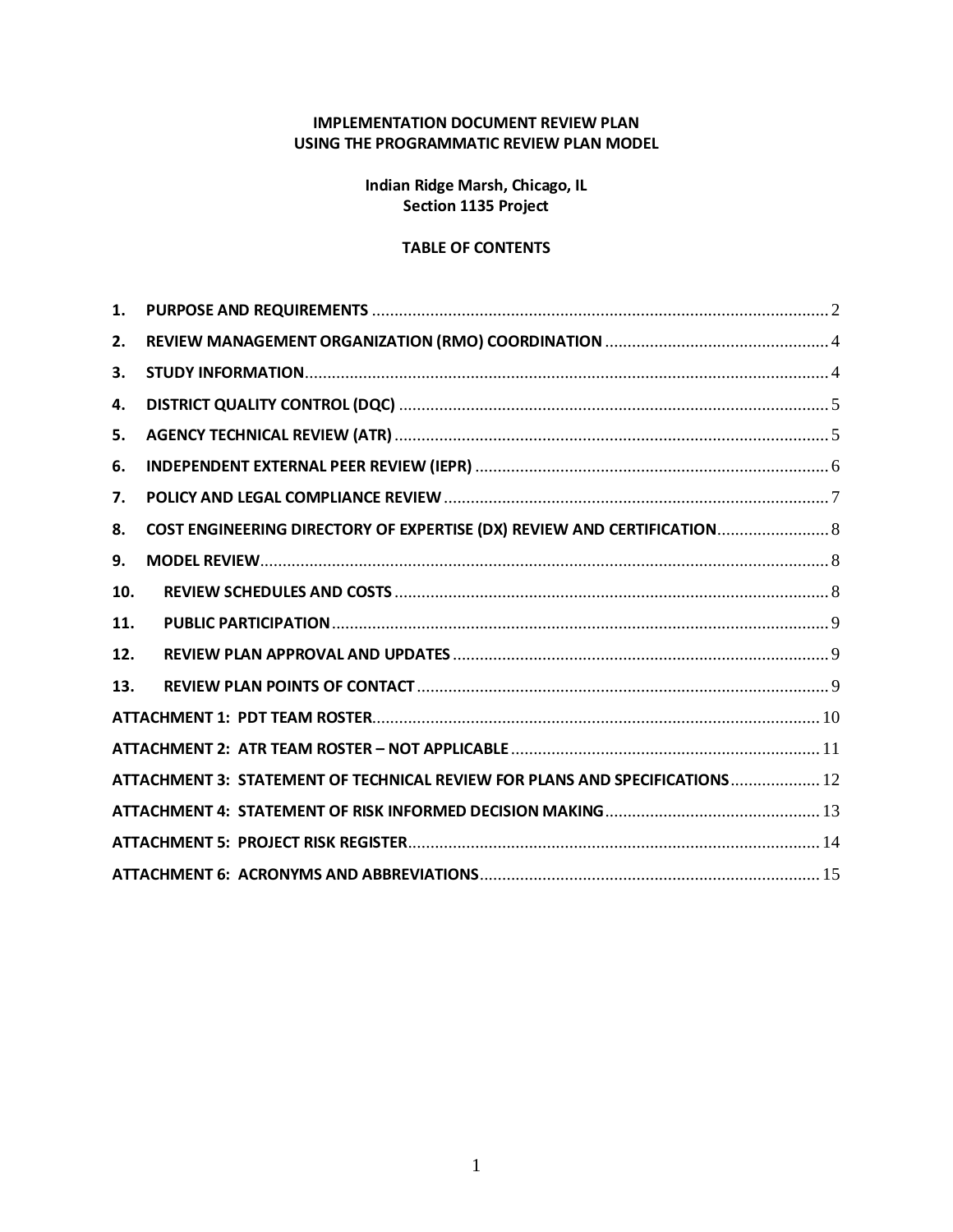#### <span id="page-3-0"></span>**1. PURPOSE AND REQUIREMENTS**

**a. Purpose.** This Review Plan defines the scope and level of peer review in accordance with EC 1165-2- 209, for the Indian Ridge Marsh, Section 1135 project life cycle, including the previously completed decision document and the design and implementation of the project.

Section 1135 of the Water Resources Development Act of 1986, Public Law 99-662, provides the authority to modify existing Corps projects to restore the environment and construct new projects to restore areas degraded by Corps projects with the objective of restoring degraded ecosystem structure, function, and dynamic processes to a less degraded, more natural condition considering the ecosystem's natural integrity, productivity, stability and biological diversity. This authority is primarily used for manipulation of the hydrology in and along bodies of water, including wetlands and riparian areas. It is a Continuing Authorities Program (CAP) which focuses on water resource related projects of relatively smaller scope, cost and complexity. Traditional USACE civil works projects are of wider scope and complexity and are specifically authorized by Congress. The Continuing Authorities Program is a delegated authority to plan, design, and construct certain types of water resource and environmental restoration projects without specific Congressional authorization.

Additional Information on this program can be found in Engineering Regulation 1105-2-100, Planning Guidance Notebook, Appendix F.

- **b. Applicability.** This review plan is based on the model Programmatic Review Plan for Section 14, 107, 111, 204, 206, 208 and 1135 project decision documents, which is applicable to projects that do not require Independent External Peer Review (IEPR), as defined in ER 1165-2-209 Civil Works Review Policy. A Section 14, 107, 111, 204, 206, 208 and 1135 project does not require IEPR if ALL of the following specific criteria are met:
	- The project does not involve a significant threat to human life/safety assurance;
	- The total project cost is less than \$45 million;
	- There is no request by the Governor of an affected state for a peer review by independent experts;
	- The project does not require an Environmental Impact Statement (EIS),
	- The project/study is not likely to involve significant public dispute as to the size, nature, or effects of the project;
	- The project/study is not likely to involve significant public dispute as to the economic or environmental cost or benefit of the project;
	- The information in the decision document or anticipated project design is not likely to be based on novel methods, involve the use of innovative materials or techniques, present complex challenges for interpretation, contain precedent-setting methods or models, or present conclusions that are likely to change prevailing practices;
	- The project design is not anticipated to require redundancy, resiliency, and/or robustness, unique construction sequencing, or a reduced or overlapping design construction schedule; and
	- There are no other circumstances where the Chief of Engineers or Director of Civil Works determines Type I IEPR is warranted.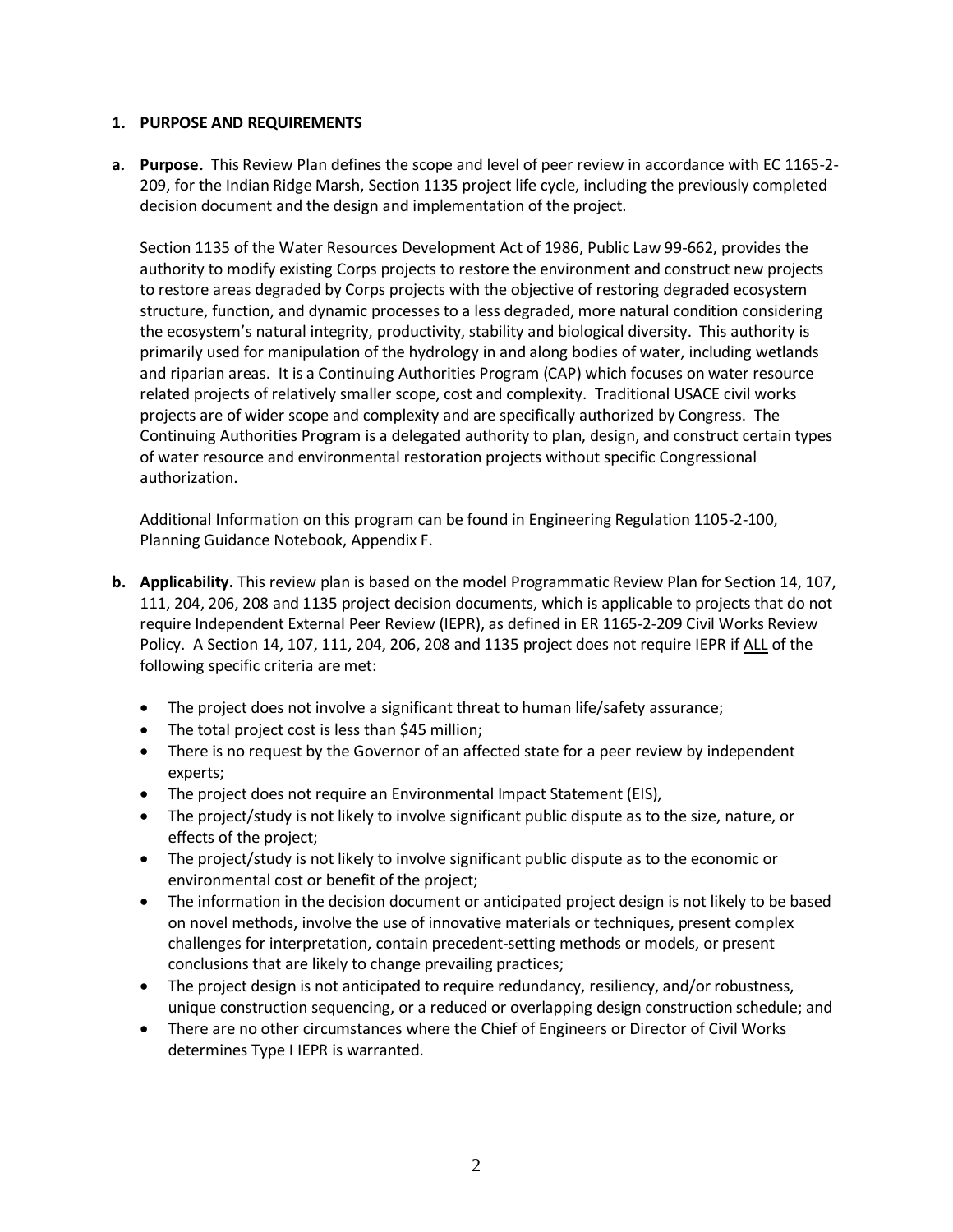If any of the above criteria are not met, the model Programmatic Review Plan is not applicable and a study specific review plan must be prepared by the home district, coordinated with the appropriate Planning Center of Expertise (PCX) and approved by the home Major Subordinate Command (MSC) in accordance with EC 1165-2-209.

Applicability of the model Programmatic Review Plan for a specific project is determined by the home MSC. If the MSC determines that the model plan is applicable for a specific study, the MSC Commander may approve the plan (including exclusion from IEPR if warranted) without additional coordination with a PCX or Headquarters, USACE. The initial decision as to the applicability of the model plan should be made no later than the Federal Interest Determination (FID) milestone (as defined in Appendix F of ER 1105-2-100, F-10.e.1) during the feasibility phase of the project. A review plan for the project will subsequently be developed and approved prior to execution of the Feasibility Cost Sharing Agreement (FCSA) for the study. In addition, per EC 1165-2-209, the home district and MSC should assess at the Alternatives Formulation Briefing (AFB) whether the initial decision on Type I IEPR is still valid based on new information. If the decision on Type I IEPR has changed, the District and MSC should begin coordination with the appropriate PCX immediately.

This review plan is based on the model Programmatic Review Plan for CAP project decision documents, which is applicable to projects that do not require an EIS. If an EIS is required, the model Programmatic Review Plan is not applicable and a study specific review plan must be prepared by the home district, coordinated with the appropriate Planning Center of Expertise (PCX) and approved by the home Major Subordinate Command (MSC) in accordance with EC 1165-2-209.

The model Programmatic Review Plan for CAP project decision documents was used to cover implementation products. Following the format of the model programmatic review plan, the project review plan was modified to incorporate information for the review of the design and implementation phases of the project.

#### **c. References**

- (1) Engineering Circular (EC) 1165-2-209, Civil Works Review Policy, 31 Jan 2010
- (2) Director of Civil Works' Policy Memorandum #1, Jan 19, 2011
- (3) EC 1105-2-412, Assuring Quality of Plannig Models, 31 Mar 2010
- (4) Engineering Regulation (ER) 1110-1-12, Quality Management, 30 Sep 2006
- (5) ER 1105-2-100, Planning Guidance Notebook, Appendix F, Continuing Authorities Program, Amendment #2, 31 Jan 2007
- (6) ER 1105-2-100, Planning Guidance Notebook, Appendix H, Policy Compliance Review and Approval of Decision Documents, Amendment #1, 20 Nov 2007
- **d. Requirements.** This programmatic review plan was developed in accordance with EC 1165-2-209, which establishes an accountable, comprehensive, life-cycle review strategy for Civil Works products by providing a seamless process for review of all Civil Works projects from initial planning through design, construction, and operation, maintenance, repair, replacement and rehabilitation (OMRR&R). The EC outlines four general levels of review: District Quality Control/Quality Assurance (DQC), Agency Technical Review (ATR), Independent External Peer Review (IEPR), and Policy and Legal Compliance Review. In addition to these levels of review, decision documents are subject to cost engineering review and certification (per EC 1165-2-209) and ensuring that planning models and analysis are compliant with Corps policy, theoretically sound, computationally accurate,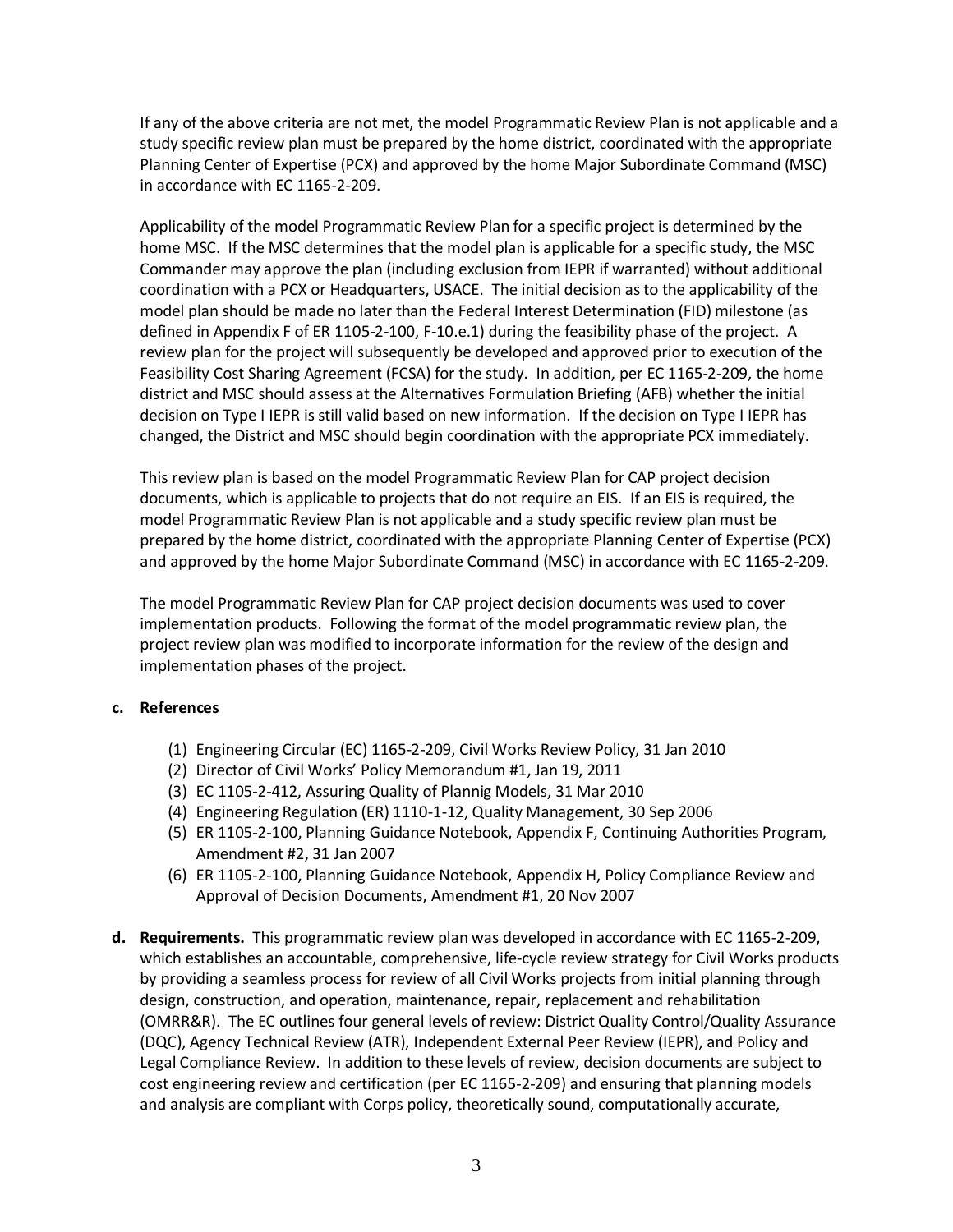transparent, described to address any limitations of the model or its use, and documented in study reports (per EC 1105-2-412).

#### <span id="page-5-0"></span>**2. REVIEW MANAGEMENT ORGANIZATION (RMO) COORDINATION**

The RMO is responsible for managing the overall peer review effort described in this review plan. The RMO for CAP decision documents and IEPR decisions is the home MSC. The MSC will coordinate and approve the review plan. The Chicago District will post the approved review plan on its public website. A copy of the approved review plan (and any updates) will be provided to the ECO-PCX to keep the PCX apprised of requirements and review schedules.

#### <span id="page-5-1"></span>**3. STUDY INFORMATION**

**a. Decision Document.** The Indian Ridge Marsh, Chicago, IL decision document (Detailed Project Report) was approved in May 2003 and concluded that there was a Federal interest in the project. Indian Ridge Marsh covers over 145 acres on the southeast side of Chicago between Lake Calumet and the Calumet River. The primary focus of alternatives consisted of enhancing and naturalizing existing aquatic, wetland, and woodland areas, creating and monitoring marsh, prairie, and savanna communities, seeding and planting native species, and protect restored areas while encouraging public access. An Environmental Assessment (EA) was prepared along with the decision document and a FONSI was signed on February 5, 2002.

Following the completion of the DPR, plans and specifications (P&S) commenced but were delayed for many years due to federal funding issues (between 2003 and 2010). Since the FONSI was signed on February 5, 2002, a supplemental EA was prepared in February 2010 prior to completion of P&S.

**b. Project Description.** Located on southeast side of Chicago, the Indian Ridge Marsh project site covers about 145 acres between Lake Calumet to the West and the Calumet River to the East. The site is bounded by 116th street on the north, Torrence Avenue on the east, the Calumet River on the south, and the Norfolk and Western railroad on the west. Specifically, the Indian Ridge Marsh site was used for the disposal of slag from steel making operations and dredged materials from the Calumet Harbor and River during the 1970s. Large portions of the marsh were filled with dredge material from disposal activities of the U. S. Army Corps of Engineers. Since then, lower quality wetlands have been reestablished throughout the site. The poor hydrology of the disturbed area has isolated the wetlands and ponds, allowing the wetlands to become overgrown with invasive and non-native species and reducing the diversity of native aquatic life. Two water control structures will be installed at the project site to control the water levels and improve hydrology. The project preserves the existing Black-crowned Night Heron rookery; enhances and naturalizes existing aquatic, wetland, and woodland areas; creates marsh, wet prairie, mesic prairie, savanna, and wet woodland habitats; and protects restored areas while encouraging public access.

Both the DPR and P&S were completed by an AE. The DPR and P&S included the appropriate ITR conducted by the AE, and associated quality assurance (QA) reviews by the Chicago District resulting in the Planning Chief's, ITR and legal certifications, and statement of design complete. The DPR was completed in February 2002 and approved in May 2003. The P&S were completed in July 2010. A project cooperation agreement (PCA) was executed in July 19, 2010. The total estimated cost for the recommended plan was estimated to be \$6,700,000. The Federal share is estimated at \$5,000,000 and the nonfederal share is estimated at \$1,700,000. There is no benefit-cost-ratio as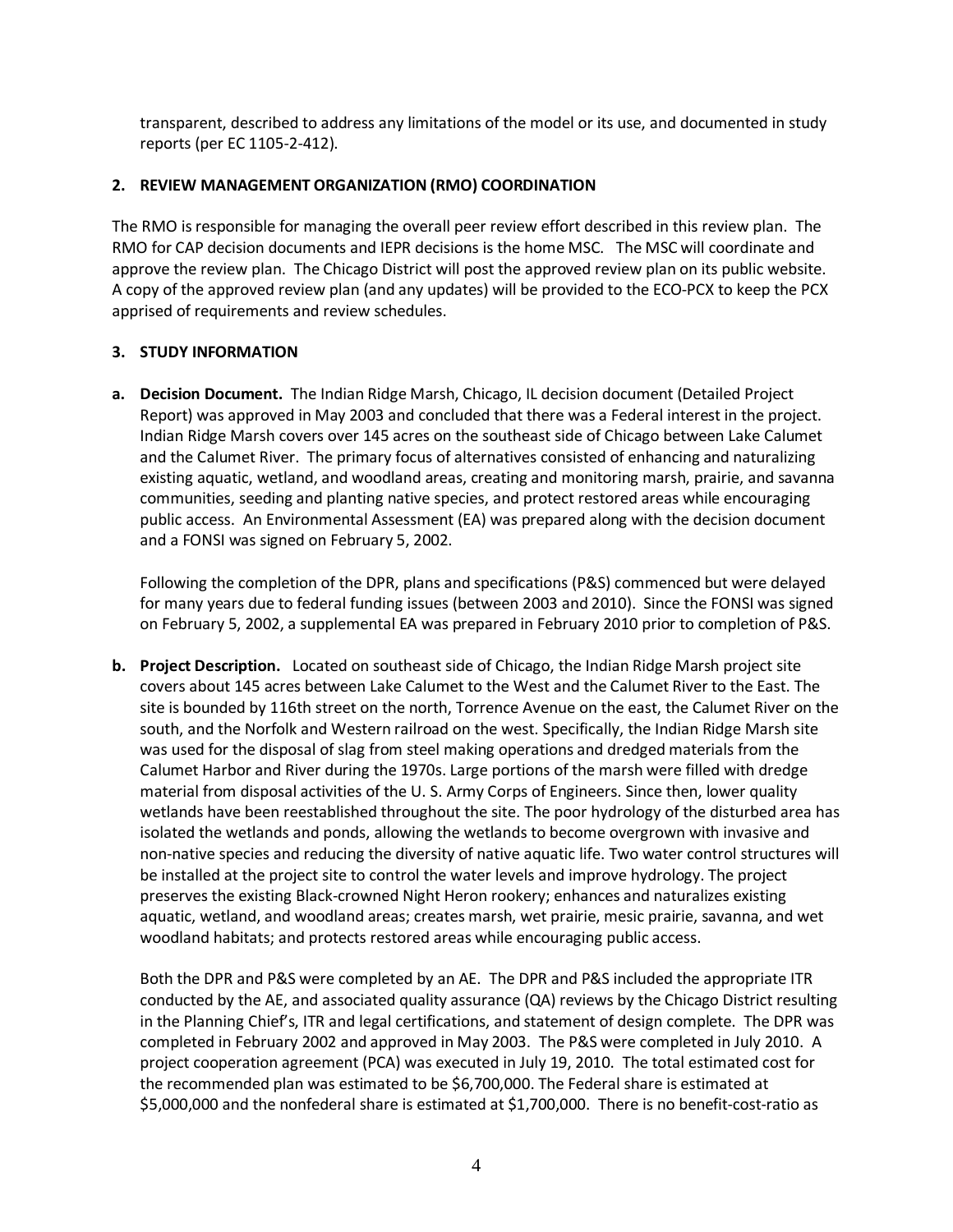the project is justified based upon ecosystem benefits. A four year construction contract was awarded in September 2010.

- **c. Factors Affecting the Scope and Level of Review.** The scope of review the Indian Ridge Marsh project is affected by the life cycle duration of the project. The feasibility decision document was completed in 2003 which included ITR, and a Supplemental EA completed in 2010 due to the time period between feasibility and design. The PCA was executed in 2010. The project was temporarily suspended between 2003 and 2010 due to lack of federal funding to complete P&S and award the construction contract. Federal funding was received in FY10 to complete the P&S and award the construction contract. The project does not have a life safety issue and there are no public disputes based on construction activities. Project risks have been identified and are listed in the project risk register in Attachment 5.
- **d. In-Kind Contributions.** Products and analyses provided by non-Federal sponsors as in-kind services are subject to DQC and ATR, similar to any products developed by USACE. No in-kind products were used for the DPR. Additionally, no in-kind products were used as part of the design and implementation phase.

## <span id="page-6-0"></span>**4. DISTRICT QUALITY CONTROL (DQC)**

All decision documents (including supporting data, analyses, environmental compliance documents, etc.) shall undergo DQC. DQC is an internal review process of basic science and engineering work products focused on fulfilling the project quality requirements defined in the Project Management Plan (PMP). The home district shall manage DQC. Documentation of DQC activities is required and should be in accordance with the Quality Process of the District and the home MSC.

Both the DPR and P&S were completed by an AE. The DPR and P&S included the appropriate ITR conducted by the AE, and associated quality assurance (QA) reviews by the Chicago District resulting in the Planning Chief's, ITR, BCOE, real estate and legal certifications, and statement of design complete. Indian Ridge Marsh is currently under construction. QA/QC during construction is managed through the District's Construction office and Contracting Officer in accordance to the Regional and District Business Processes and contract requirements.

#### <span id="page-6-1"></span>**5. AGENCY TECHNICAL REVIEW (ATR)**

ATR is mandatory for all decision and implementation documents (including supporting data, analyses, environmental compliance documents, etc.). The objective of ATR is to ensure consistency with established criteria, guidance, procedures, and policy. The ATR will assess whether the analyses presented are technically correct and comply with published USACE guidance, and that the document explains the analyses and results in a reasonably clear manner for the public and decision makers. ATR is managed within USACE by the designated RMO and is conducted by a qualified team from outside the home district that is not involved in the day-to-day production of the project/product. ATR teams will be comprised of senior USACE personnel and may be supplemented by outside experts as appropriate. The ATR team lead will be from outside the home MSC. The completion of the DPR and the LRR preceded the commencement of ATR for decision documents. At the time, ITR was the means for ensuring technical compliance with established policies. ITR was completed on the DPR in February 2002 and on the P&S in June 2010 by the AE. Both the DPR and P&S were internally reviewed by Chicago District to complete the required QA reviews.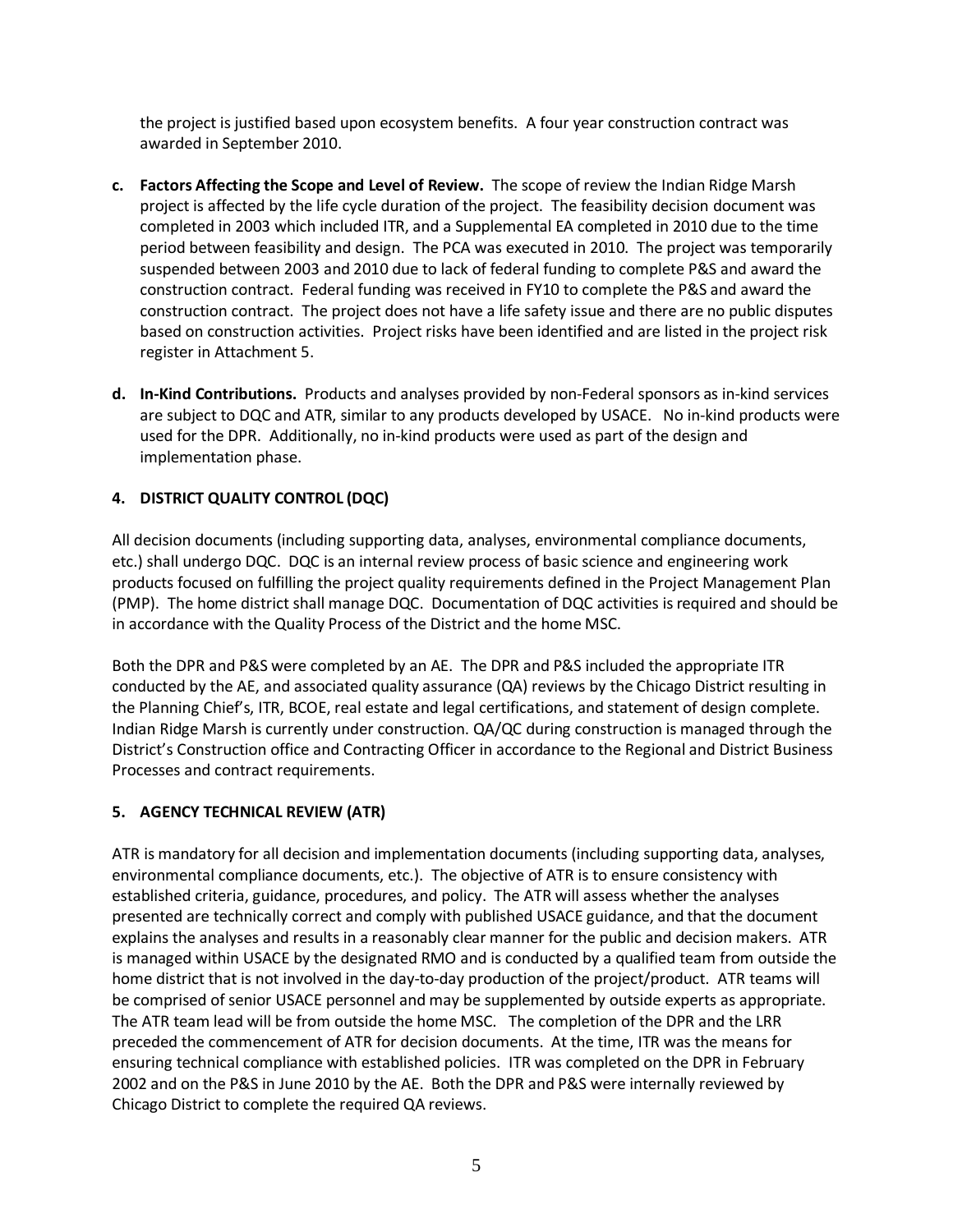**Products to Undergo ATR.** None anticipated. A four year construction contract was awarded in September 2010.

- **a. Required ATR Team Expertise.** Not Applicable.
- **b. Documentation of ATR.** Not Applicable.

#### <span id="page-7-0"></span>**6. INDEPENDENT EXTERNAL PEER REVIEW (IEPR)**

IEPR may be required for decision documents under certain circumstances. IEPR is the most independent level of review, and is applied in cases that meet certain criteria where the risk and magnitude of the proposed project are such that a critical examination by a qualified team outside of USACE is warranted. A risk-informed decision, as described in EC 1165-2-209, is made as to whether IEPR is appropriate. IEPR panels will consist of independent, recognized experts from outside of the USACE in the appropriate disciplines, representing a balance of areas of expertise suitable for the review being conducted. There are two types of IEPR:

• Type I IEPR. Type I IEPR reviews are managed outside the USACE and are conducted on project studies. Type I IEPR panels assess the adequacy and acceptability of the economic and environmental assumptions and projections, project evaluation data, economic analysis, environmental analyses, engineering analyses, formulation of alternative plans, methods for integrating risk and uncertainty, models used in the evaluation of environmental impacts of proposed projects, and biological opinions of the project study. Type I IEPR will cover the entire decision document or action and will address all underlying engineering, economics, and environmental work, not just one aspect of the study. For decision documents where a Type II IEPR (Safety Assurance Review) is anticipated during project implementation, safety assurance shall also be addressed during the Type I IEPR per EC 1165-2-209.

For Section 1135 decision documents prepared under the model Programmatic Review Plan, Type I IEPR may or may not be required.

• Type II IEPR. Type II IEPR, or Safety Assurance Review (SAR), are managed outside the USACE and are conducted on design and construction activities for hurricane, storm, and flood risk management projects or other projects where existing and potential hazards pose a significant threat to human life. Type II IEPR panels will conduct reviews of the design and construction activities prior to initiation of physical construction and, until construction activities are completed, periodically thereafter on a regular schedule. The reviews shall consider the adequacy, appropriateness, and acceptability of the design and construction activities in assuring public health safety and welfare.

For Section 1135 decision documents prepared under the model Programmatic Review Plan, Type II IEPR may or may not be anticipated to be required in the design and implementation phase. The decision on whether Type II IEPR is required will be verified and documented in the review plan prepared for the design and implementation phase of the project.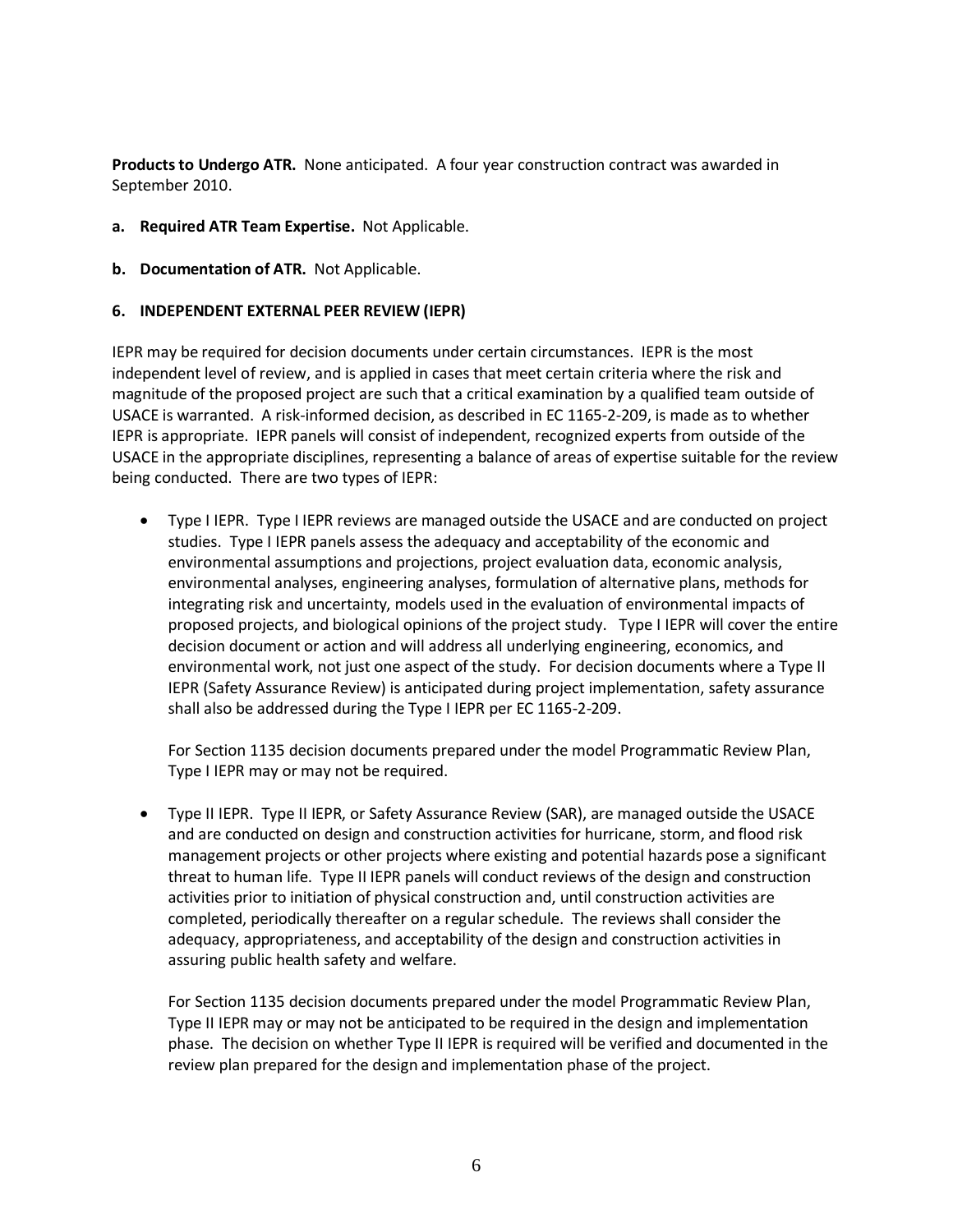- **a. Decision on Type I IEPR.** It is the policy of USACE that Section 1135 project decision documents should undergo Type I IEPR unless ALL of the following criteria are met:
	- Federal action is not justified by life safety or failure of the project would not pose a significant threat to human life;
	- Life safety consequences and risk of non-performance of a project are not greater than under existing conditions;
	- There is no request by the Governor of an affected state for a peer review by independent experts;
	- The project does not require an EIS;
	- The project/study is not likely to involve significant public dispute as to the size, nature, or effects of the project;
	- The project/study is not likely to involve significant public dispute as to the economic or environmental cost or benefit of the project;
	- The information in the decision document or anticipated project design is not likely to be based on novel methods, involve the use of innovative materials or techniques, present complex challenges for interpretation, contain precedent-setting methods or models, or present conclusions that are likely to change prevailing practices;
	- The project design is not anticipated to require redundancy, resiliency, and/or robustness, unique construction sequencing, or a reduced or overlapping design construction schedule; and
	- There are no other circumstances where the Chief of Engineers or Director of Civil Works determines Type I IEPR is warranted.

Based on the information and analysis provided in the preceding paragraphs of this review plan, the project covered under this plan is excluded from IEPR because it does not meet the mandatory IEPR triggers and does not warrant IEPR based on a risk-informed analysis. In addition, the decision document for the project was approved in May 2003, prior to the IEPR requirements of WRDA 2007.

- **b. Products to Undergo Type I IEPR**. None
- **c. Required Type I IEPR Panel Expertise**. Not Applicable.
- **d. Documentation of Type I IEPR**. Not applicable.
- <span id="page-8-0"></span>**e. Decision on Type II IEPR.** The project does not involve a significant threat to human life. This is an ecosystem restoration project with low risk impacts as outlined in the risk register (Attachment 5). A Type II IEPR will not be applicable.
- **f. Products to Undergo Type II IEPR.** Not Applicable.
- **g. Documentation of Type II IEPR.** Not Applicable.

#### **7. POLICY AND LEGAL COMPLIANCE REVIEW**

All decision documents were reviewed throughout the study process for their compliance with law and policy. Guidance for policy and legal compliance reviews is addressed in Appendix H, ER 1105-2-100. These reviews culminate in determinations that the recommendations in the reports and the supporting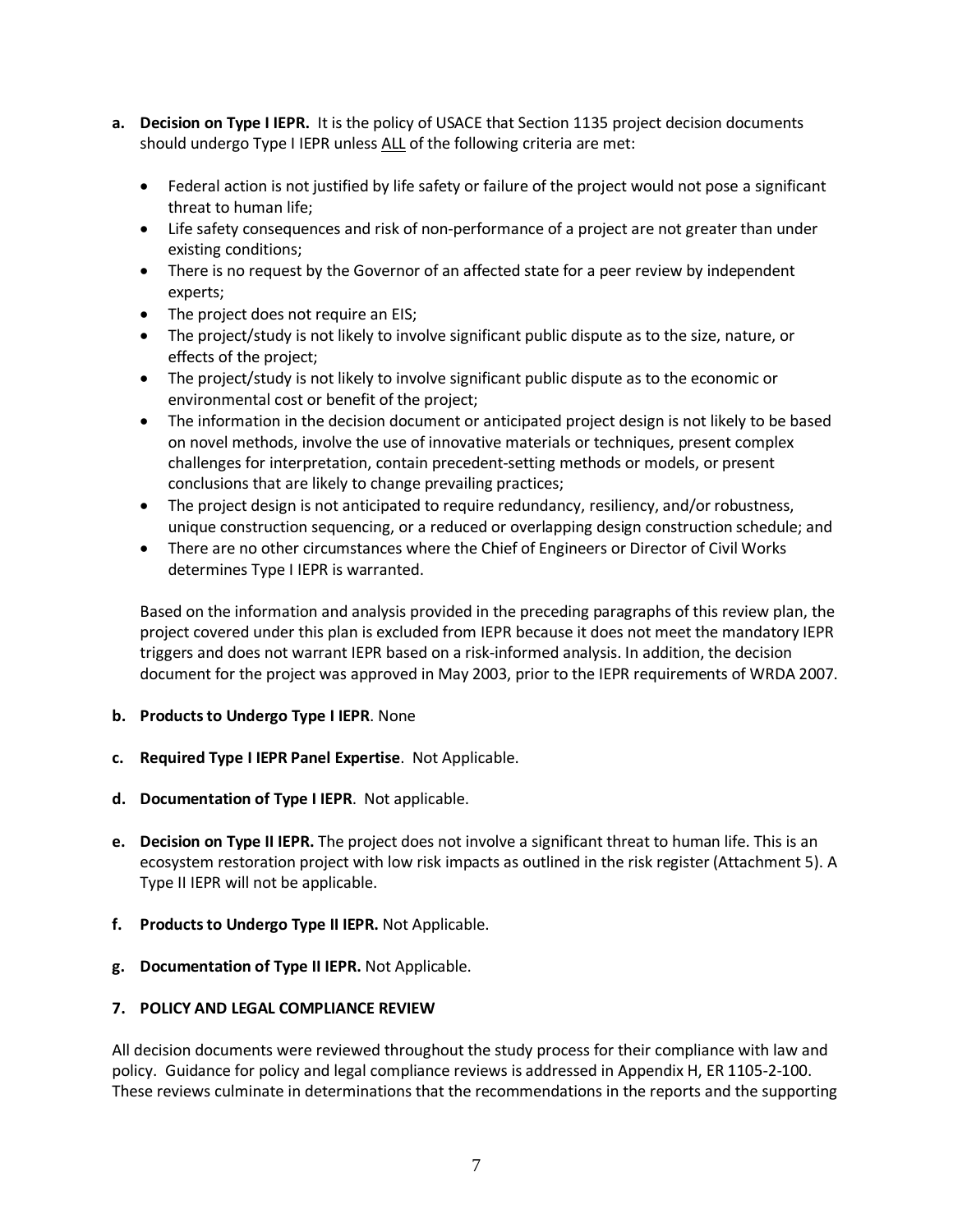analyses and coordination comply with law and policy, and warrant approval or further recommendation to higher authority by the home MSC Commander. DQC and ATR augment and complement the policy review processes by addressing compliance with pertinent published Army policies, particularly policies on analytical methods and the presentation of findings in decision documents.

Both the DPR and P&S were completed by an AE. The DPR and P&S included the appropriate ITR conducted by the AE, and associated quality assurance (QA) reviews by the Chicago District resulting in the Planning Chief's, ITR, BCOE, real estate and legal certifications, and statement of design complete in accordance with the current policies, guidance and regulations at the time.

## <span id="page-9-0"></span>**8. COST ENGINEERING DIRECTORY OF EXPERTISE (DX) REVIEW AND CERTIFICATION**

The decision document was completed in 2003 before such certification was required. The contract for Indian Ridge March project have been awarded and currently under construction. Certification of the cost estimate is not required for construction contracts.

#### <span id="page-9-1"></span>**9. MODEL REVIEW**

The approval of planning models under EC 1105-2-412 is not required for CAP projects. MSC Commanders are responsible for assuring models for all planning activities are technically and theoretically sound, compliant with USACE policy, computationally accurate, and based on reasonable assumptions. Therefore, the use of a certified/approved planning model is highly recommended should be used whenever appropriate. Planning models are defined as any models and analytical tools that planners use to define water resources management problems and opportunities, to formulate potential alternatives to address the problems and take advantage of the opportunities, to evaluate potential effects of alternatives and to support decision making. The selection and application of the model and the input and output data is still the responsibility of the users and is subject to DQC, ATR, and IEPR (if required).

The responsible use of well-known and proven USACE developed and commercial engineering software will continue and the professional practice of documenting the application of the software and modeling results will be followed. As part of the USACE Scientific and Engineering Technology (SET) Initiative, many engineering models have been identified as preferred or acceptable for use on Corps studies and these models should be used whenever appropriate. The selection and application of the model and the input and output data is still the responsibility of the users and is subject to DQC, ATR, and IEPR (if required).

- **a. Planning Models.** Not Applicable as project is in construction.
- **b. Engineering Models.** Not Applicable as project is in construction.

#### <span id="page-9-2"></span>**10. REVIEW SCHEDULES AND COSTS**

- **a. ATR Schedule and Cost.** Not Applicable.
- **b. Type I IEPR Schedule and Cost.** Not Applicable.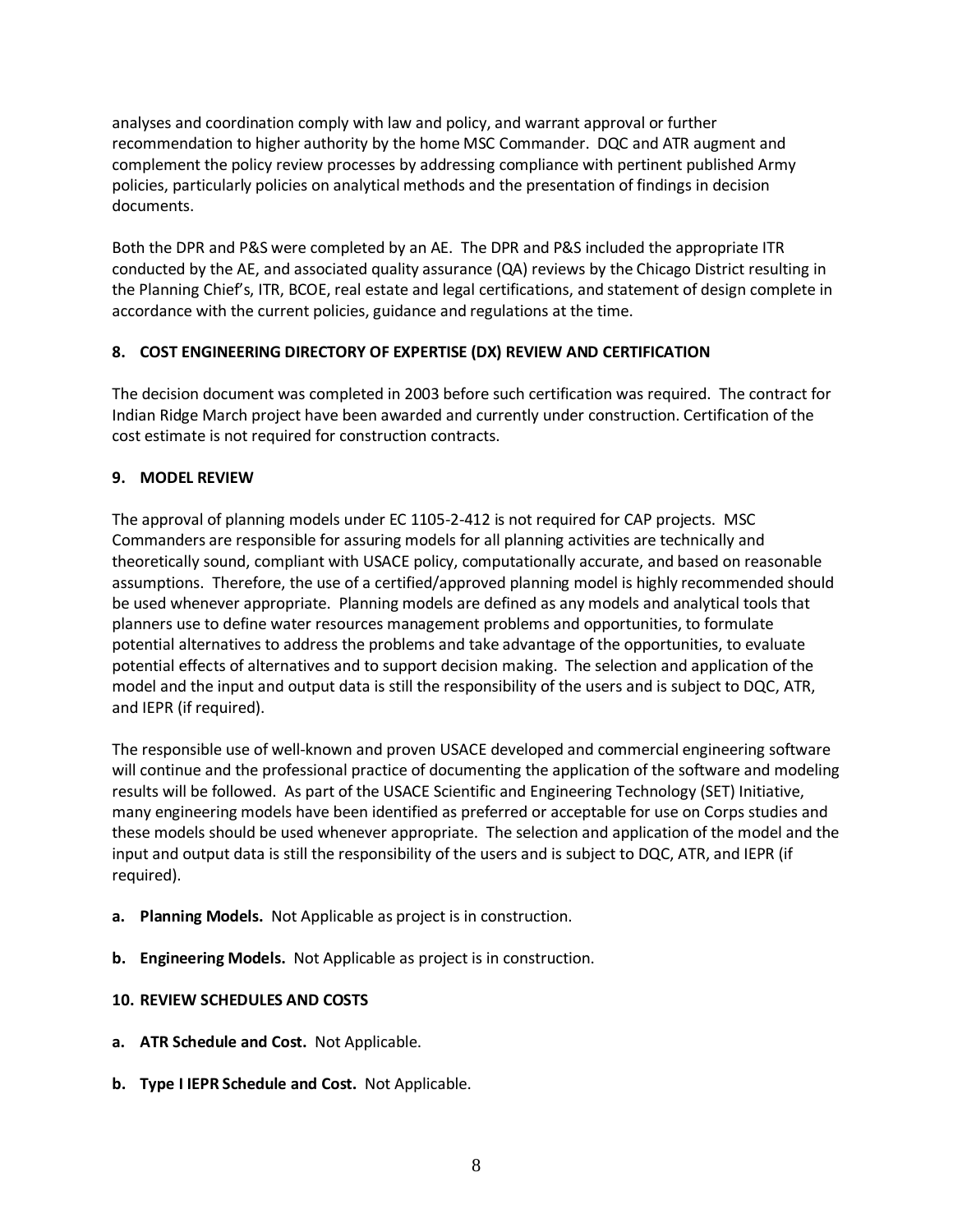#### **c. Model Review Schedule and Cost.** Not Applicable.

#### <span id="page-10-0"></span>**11. PUBLIC PARTICIPATION**

Throughout the feasibility study and P&S phase, several meetings were held with local officials and groups to discuss the recommended plan. The public expressed support for the project. The EA was sent out for agency and public review in 2001, and the FONSI signed in February 2002. The study was coordinated with the U.S. Fish and Wildlife Service pursuant to the requirements of the Fish and Wildlife Coordination Act in July 2001. Coordination was made with the Illinois Environmental Protection Agency over the years. Due to project delays, because of lack of federal funding, the 401 permit was received in October 2010.

#### <span id="page-10-1"></span>**12. REVIEW PLAN APPROVAL AND UPDATES**

The home MSC Commander is responsible for approving this review plan and ensuring that use of the Model Programmatic Review Plan is appropriate for the specific project covered by the plan. The review plan is a living document and may change as the study progresses. The home district is responsible for keeping the review plan up to date. Minor changes to the review plan since the last MSC Commander approval are documented in Attachment 7. Significant changes to the review plan (such as changes to the scope and/or level of review) should be re-approved by the MSC Commander following the process used for initially approving the plan. Significant changes may result in the MSC Commander determining that use of the Model Programmatic Review Plan is no longer appropriate. In these cases, a project specific review plan will be prepared and approved in accordance with EC 1165-2-209 and Director of Civil Works' Policy Memorandum #1. The latest version of the review plan, along with the Commanders' approval memorandum, will be posted on the home district's webpage.

#### <span id="page-10-2"></span>**13. REVIEW PLAN POINTS OF CONTACT**

Public questions and/or comments on this review plan can be directed to the following points of contact:

- Project Manager
- Chief Planning Branch
- Senior Regional Engineer, Great Lakes and Ohio River, Engineering Division
- Chief Design Branch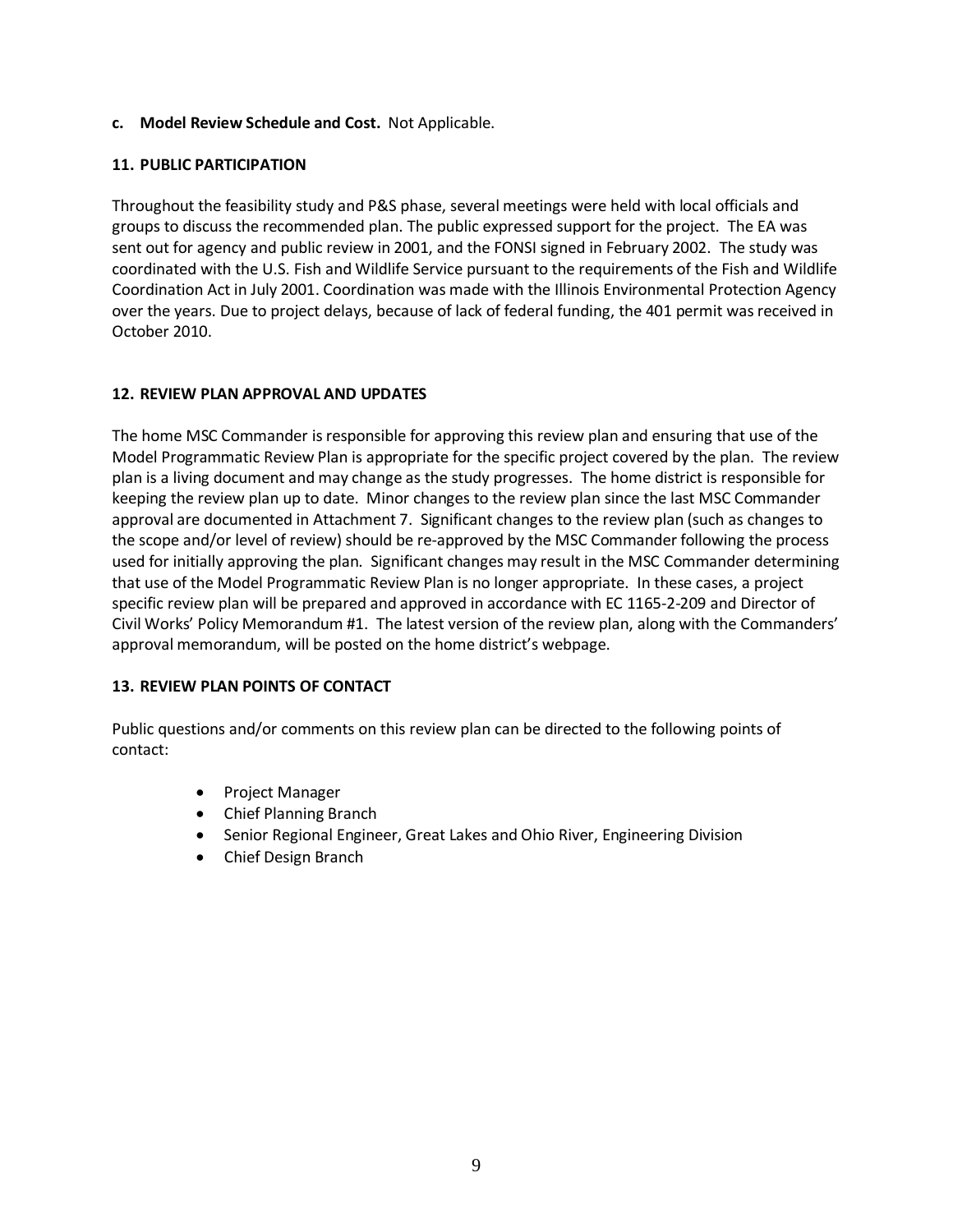## <span id="page-11-0"></span>**ATTACHMENT 1: PDT TEAM ROSTER**

| <b>Team Member</b> | <b>Area of Expertise</b>                         | <b>Contact Information</b> |
|--------------------|--------------------------------------------------|----------------------------|
|                    | <b>Project Manager</b>                           |                            |
|                    | Lead Engineer                                    |                            |
|                    | AE's Project Manager                             |                            |
|                    | Project Engineer                                 |                            |
|                    | <b>Contracting Officer</b>                       |                            |
|                    | <b>Construction Contractor's Project Manager</b> |                            |
|                    | Lead Planner/Restoration Ecologist               |                            |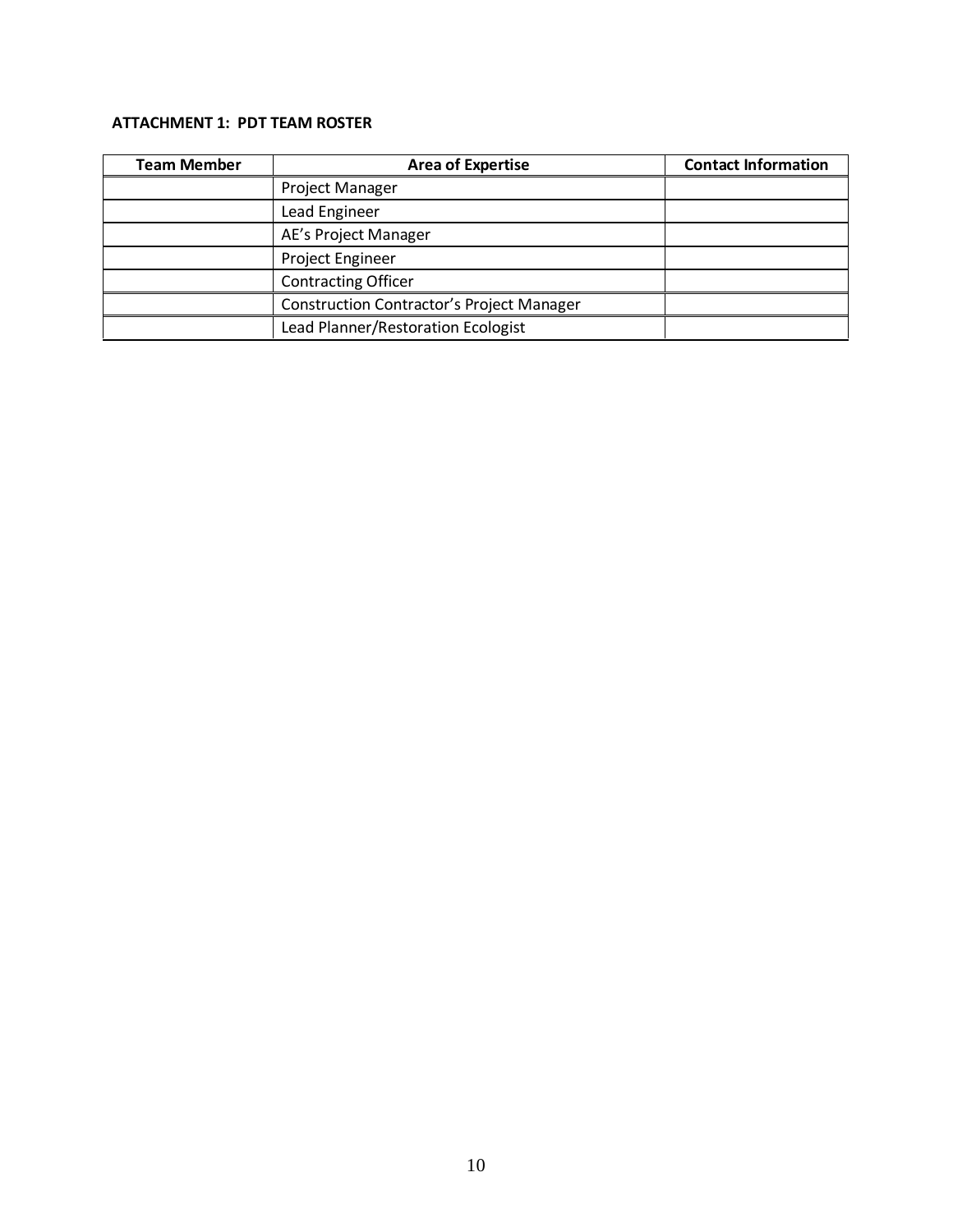## <span id="page-12-0"></span>**ATTACHMENT 2: ATR TEAM ROSTER – NOT APPLICABLE**

| <b>Team Member</b> | <b>Area of Expertise</b> | <b>Contact Information</b> |
|--------------------|--------------------------|----------------------------|
|                    |                          |                            |
|                    |                          |                            |
|                    |                          |                            |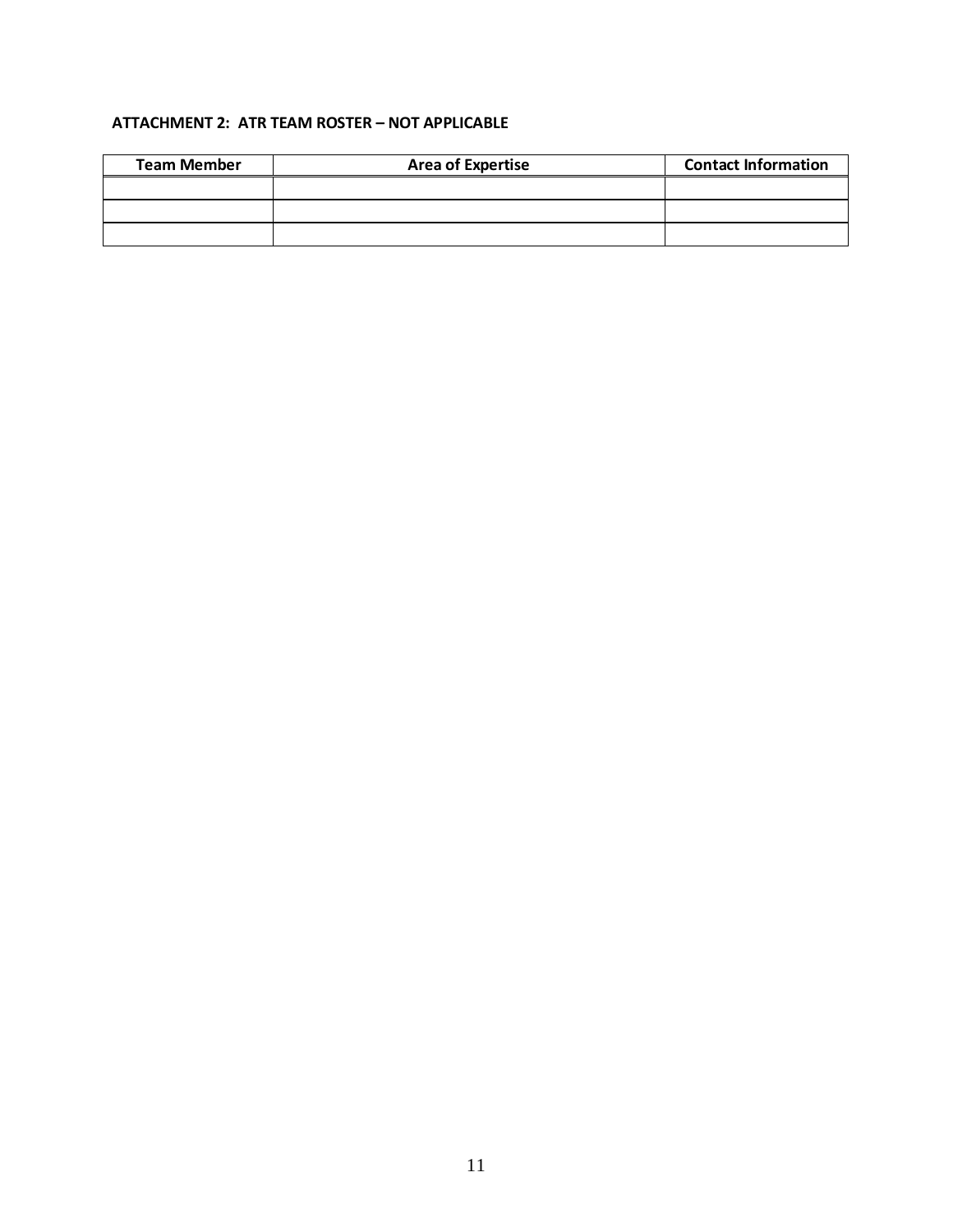#### <span id="page-13-0"></span>**ATTACHMENT 3: STATEMENT OF TECHNICAL REVIEW FOR PLANS AND SPECIFICATIONS**

#### **COMPLETION OF AGENCY TECHNICAL REVIEW**

The Agency Technical Review (ATR) has been completed for plans and specifications for the Indian Ridge Marsh, Chicago, IL CAP Section 1135 project. The ATR was conducted as defined in the project's Review Plan to comply with the requirements of EC 1165-2-209 and Director of Civil Works' Policy Memorandum #1. During the ATR, compliance with established policy principles and procedures, utilizing justified and valid assumptions, was verified. This included review of: assumptions, methods, procedures, and material used in analyses, alternatives evaluated, the appropriateness of data used and level obtained, and reasonableness of the results, including whether the product meets the customer's needs consistent with law and existing U.S. Army Corps of Engineers policy. The ATR also assessed the District Quality Control (DQC) documentation and made the determination that the DQC activities employed appear to be appropriate and effective. All comments resulting from the ATR have been resolved and the comments have been closed in DrChecks<sup>sm</sup>.

| <b>ATR Team Leader</b>                        | Date |
|-----------------------------------------------|------|
| Project Manager                               | Date |
| Chief, Planning Branch                        | Date |
| Chief, Design Branch                          | Date |
| Senior Regional Engineer, CELRD<br><b>RMO</b> | Date |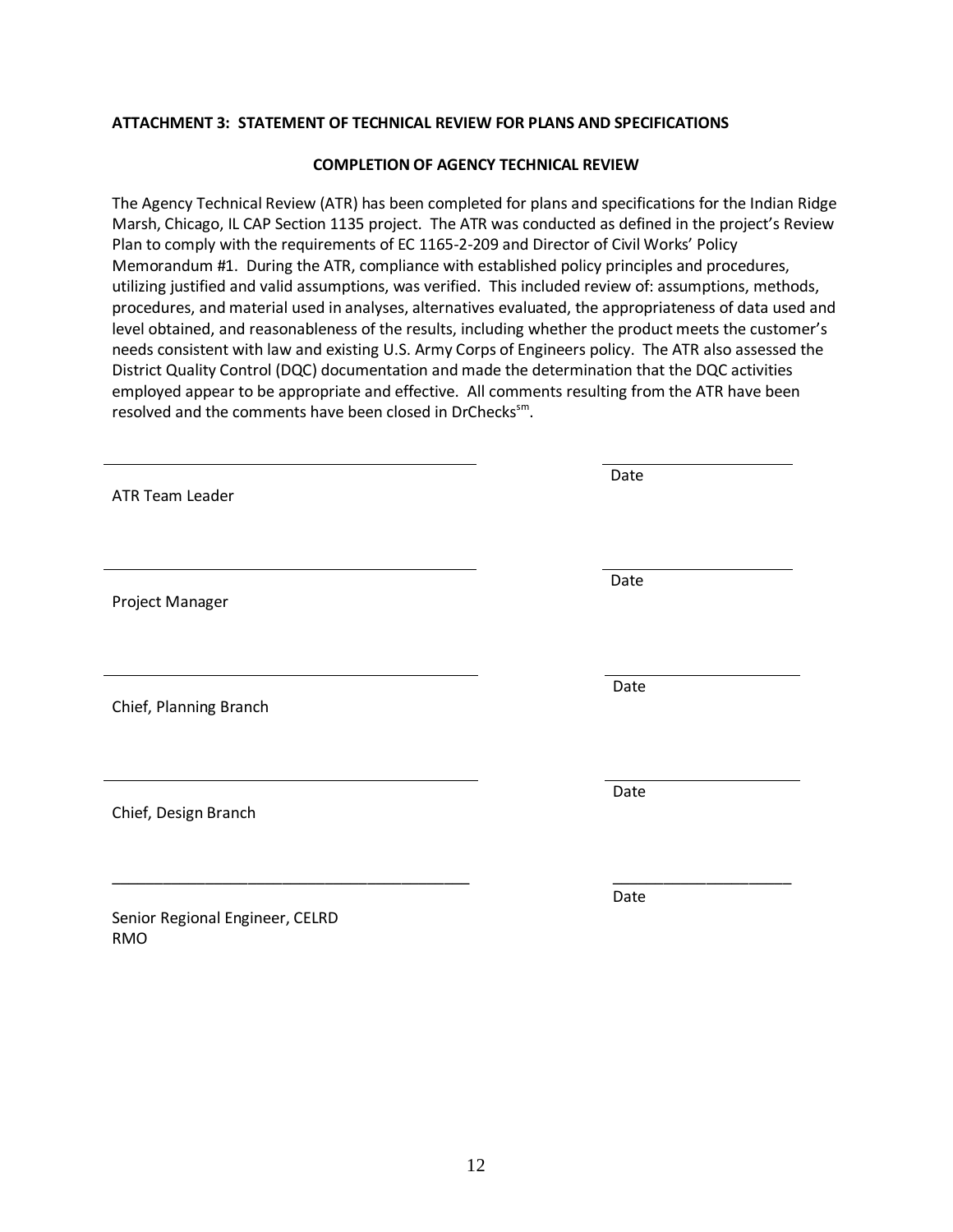#### <span id="page-14-0"></span>**ATTACHMENT 4: STATEMENT OF RISK INFORMED DECISION MAKING**

#### **CERTIFICATION OF RISK INFORMED DECISION FOR TYPE II IEPR**

In accordance with Appendix E of EC 1165-2-209, the ecosystem restoration project was evaluated for life safety risks. There are no innovative materials or techniques to be used on this project. The project does not require redundancy, resiliency, or robustness as the project only involves restoration activities. The project does not have unique construction sequencing and overlapping schedules. In light of the risk-informed decision making process, I have determined that a Type II IEPR (Safety Assurance Review) is not required for this project.

Chief, Technical Services Division

Date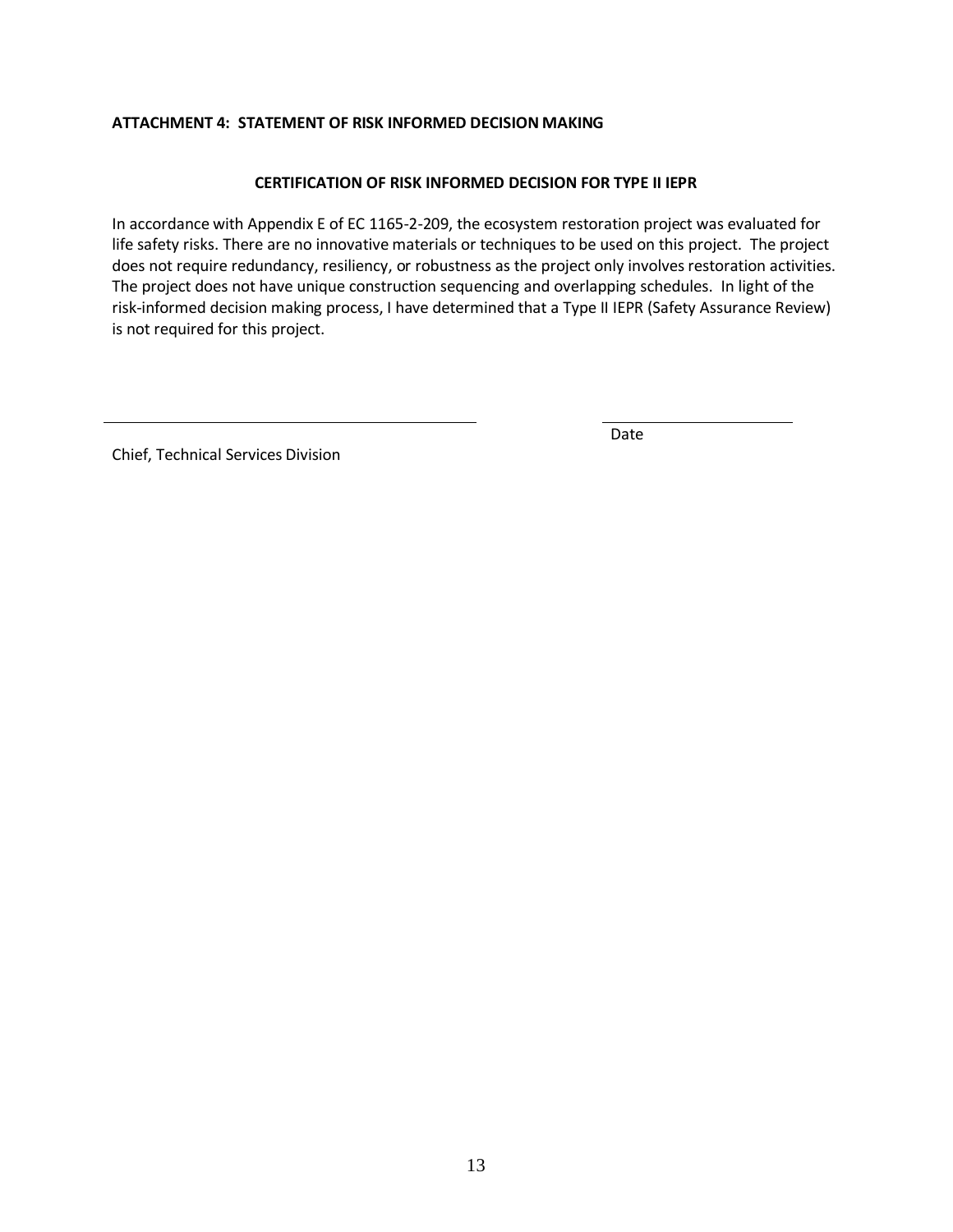#### <span id="page-15-0"></span>**ATTACHMENT 5: PROJECT RISK REGISTER**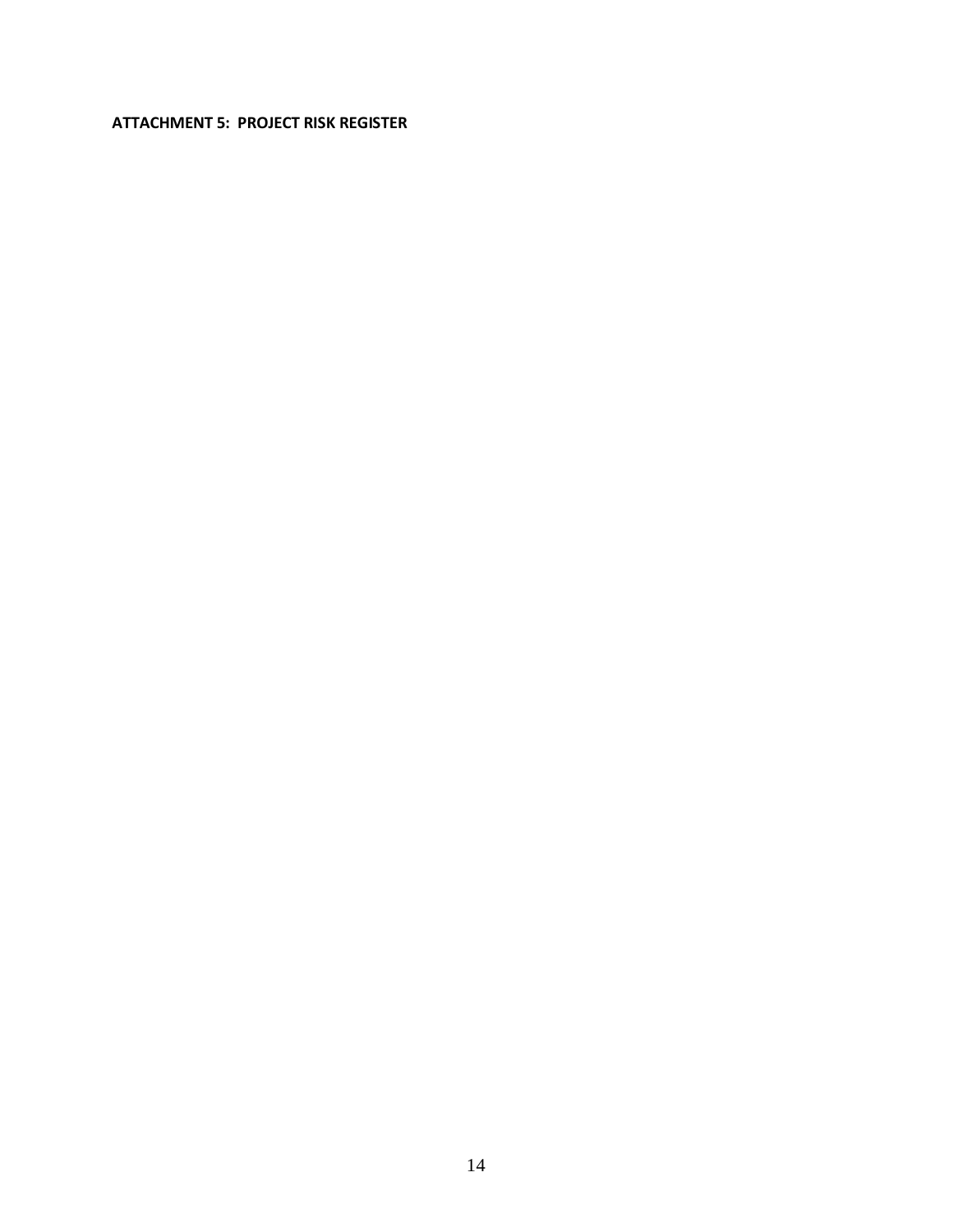#### INDIAN RIDGE MARSH SECTION 1135 - CONSTRUCTION  $\sim$

| <b>RISK EVENT</b>                                | <b>RISK DESCRIPTION</b>    | <b>TRIGGER</b>                     | <b>PROBABILITY</b> | <b>SEVERITY</b> | <b>RISK DECISION LEVEL</b> |            | <b>RISK OWNER RISK RESPONSE</b> | <b>RESPONSE DESCRIPTION</b>       | <b>ISSUE</b> |
|--------------------------------------------------|----------------------------|------------------------------------|--------------------|-----------------|----------------------------|------------|---------------------------------|-----------------------------------|--------------|
| Communication with LS                            | multiple parties           | changes in funding                 |                    |                 |                            |            |                                 | key contact at USACE and LS       |              |
|                                                  | inconsistent communication | and schedule, media                | occasional         | marginal        | <b>IPM</b>                 | <b>PM</b>  | mitigation                      | to relay messages, updated        |              |
| <b>Utilities</b>                                 | may be in the way of water | confirm utilities and              |                    |                 |                            |            |                                 | web pages                         |              |
|                                                  | control structure          | possible re-design                 | likley             | marginal        | AE, Contractor             | <b>PM</b>  | transferrence                   | re-design responsibility of AE    |              |
| Federal funding                                  | lack of federal funds to   | no FY12 federal                    |                    |                 |                            |            |                                 | reduce QA efforts by field and/or |              |
|                                                  | complete S&A               | budget or reprogramming occasional |                    | marginal        | <b>IPM</b>                 | <b>PM</b>  | mitigation                      | restoration ecologist             |              |
| \$5M federal funding                             | unexpected modification to | contract modification or           | occasional         | marginal        | <b>IPM</b>                 | <b>PM</b>  | mitigation/transferrence        | reduce the establishment period   |              |
| <b>Ilimit</b>                                    | construction contract      | differing site conditions          |                    |                 |                            |            |                                 | increase O&M responsibilities     |              |
| Real estate appaisal                             | final credit               | approval of final                  | unlikely           | marginal        | <b>IPM</b>                 | <b>PM</b>  | mitigation/transferrence        | final credit appraisal already    |              |
|                                                  |                            | appraisal                          |                    |                 |                            |            |                                 | approved                          |              |
| Construction requirements removing culvert under |                            | construction activities in         | occasional         | marginal        | <b>COR</b>                 | <b>COR</b> | transferrence                   | road or pipeline comprimised      |              |
|                                                  | road and installing        | the vicinity of road and           |                    |                 |                            |            |                                 | during construction is the        |              |
|                                                  | water control strucure     | pipeline                           |                    |                 |                            |            |                                 | responsibility of contractor      |              |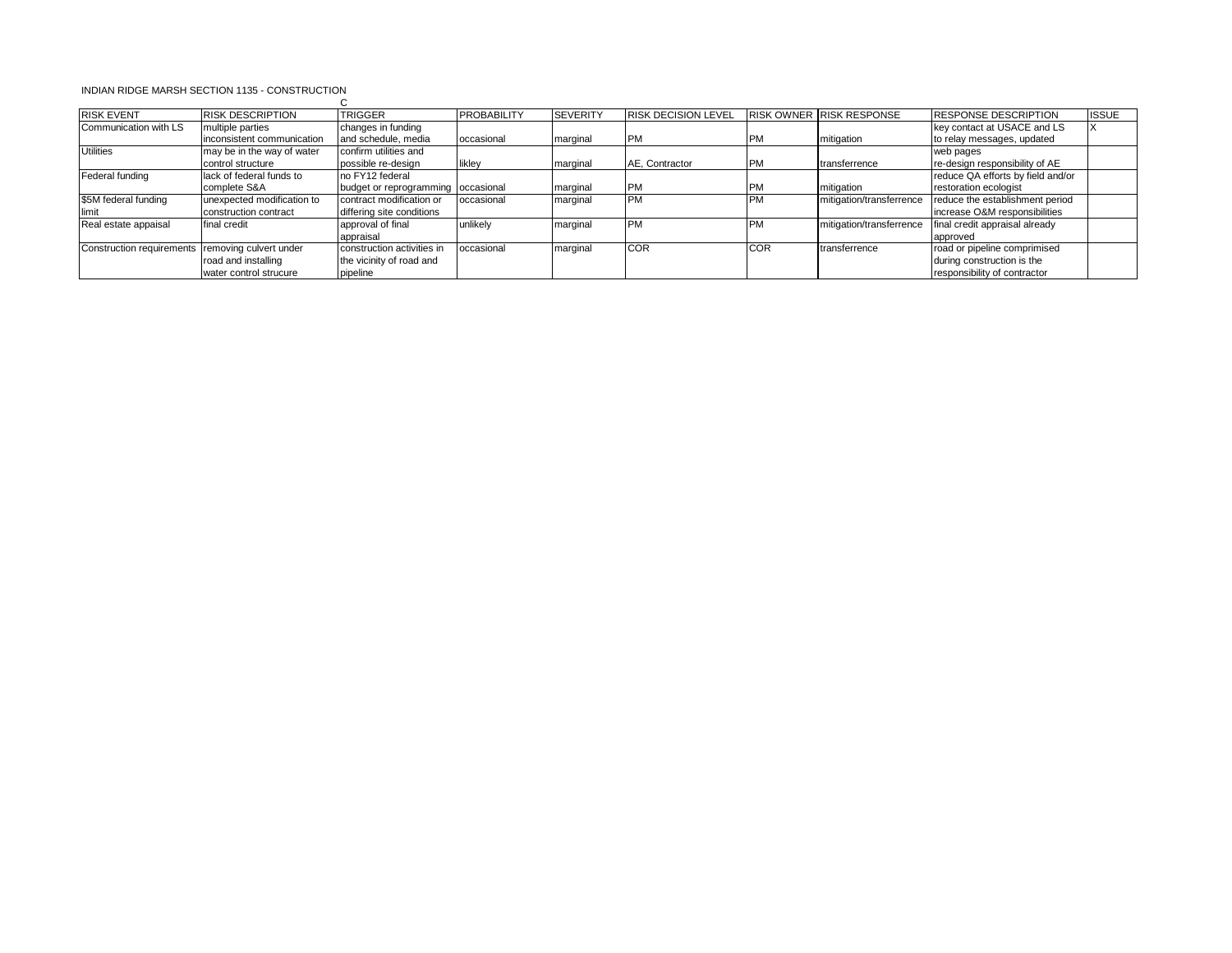| <b>Term</b>    | <b>Definition</b>                          | <b>Term</b>  | <b>Definition</b>                    |
|----------------|--------------------------------------------|--------------|--------------------------------------|
| AFB            | <b>Alternative Formulation Briefing</b>    | <b>NED</b>   | National Economic Development        |
| ASA(CW)        | Assistant Secretary of the Army for Civil  | <b>NER</b>   | National Ecosystem Restoration       |
|                | Works                                      |              |                                      |
| <b>ATR</b>     | <b>Agency Technical Review</b>             | <b>NEPA</b>  | National Environmental Policy Act    |
| CAP            | Continuing Authorities Program             | 0&M          | Operation and maintenance            |
| <b>CSDR</b>    | <b>Coastal Storm Damage Reduction</b>      | <b>OMB</b>   | Office and Management and Budget     |
| <b>DPR</b>     | <b>Detailed Project Report</b>             | OMRR&R       | Operation, Maintenance, Repair,      |
|                |                                            |              | Replacement and Rehabilitation       |
| <b>DQC</b>     | District Quality Control/Quality Assurance | <b>OEO</b>   | <b>Outside Eligible Organization</b> |
| <b>DX</b>      | Directory of Expertise                     | <b>OSE</b>   | <b>Other Social Effects</b>          |
| EA             | <b>Environmental Assessment</b>            | <b>PCX</b>   | Planning Center of Expertise         |
| EC             | <b>Engineer Circular</b>                   | PDT          | Project Delivery Team                |
| EIS            | <b>Environmental Impact Statement</b>      | PAC          | Post Authorization Change            |
| EO             | <b>Executive Order</b>                     | <b>PMP</b>   | Project Management Plan              |
| <b>ER</b>      | <b>Ecosystem Restoration</b>               | PL           | Public Law                           |
| <b>FDR</b>     | <b>Flood Damage Reduction</b>              | QMP          | <b>Quality Management Plan</b>       |
| <b>FEMA</b>    | Federal Emergency Management Agency        | QA           | <b>Quality Assurance</b>             |
| <b>FRM</b>     | <b>Flood Risk Management</b>               | QC           | <b>Quality Control</b>               |
| <b>FSM</b>     | <b>Feasibility Scoping Meeting</b>         | <b>RED</b>   | Regional Economic Development        |
| <b>GRR</b>     | <b>General Reevaluation Report</b>         | <b>RMC</b>   | <b>Risk Management Center</b>        |
| Home           | The District or MSC responsible for        | <b>RMO</b>   | Review Management Organization       |
| District/MSC   | thepreparation of the CAP project.         |              |                                      |
| <b>HQUSACE</b> | Headquarters, U.S. Army Corps of           | <b>RTS</b>   | <b>Regional Technical Specialist</b> |
|                | Engineers                                  |              |                                      |
| <b>IEPR</b>    | Independent External Peer Review           | SAR          | Safety Assurance Review              |
| <b>ITR</b>     | Independent Technical Review               | <b>USACE</b> | U.S. Army Corps of Engineers         |
| <b>LRR</b>     | <b>Limited Reevaluation Report</b>         | <b>WRDA</b>  | Water Resources Development Act      |
| <b>MSC</b>     | Major Subordinate Command                  |              |                                      |

#### <span id="page-17-0"></span>**ATTACHMENT 6: ACRONYMS AND ABBREVIATIONS**